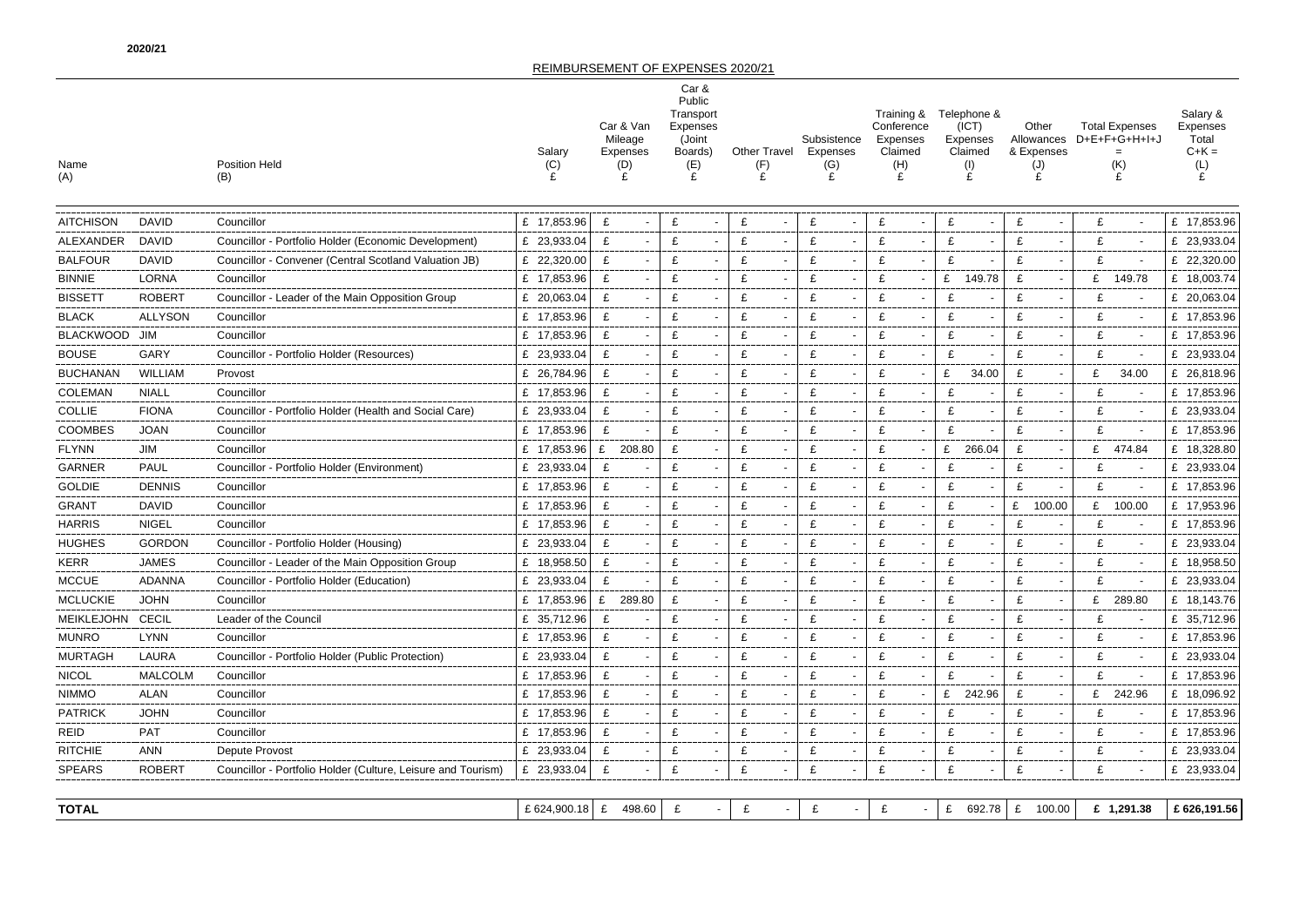### **Notes:**

1. Under the Local Governance (Scotland) Act 2004 (Remuneration) Regulations 2007 as amended, there are four levels of remuneration payments for councillors, covering the following positions:

- Civic Head (Provost) (CH)
- Leader of Council (L)
- Senior Councillors (SC), and
- Councillors (C)
	- Apart from Senior Councillors, the level of remuneration is set in the Regulations.
	- Councils have a degree of discretion in setting the number of, and remuneration for, Senior Councillors within certain parameters.
	- Councillors may also be entitled to remuneration from Joint Board positions (JB).
- 2. Remuneration is subject to income tax and national insurance deductions.
- 3. Levels of travel and subsistence payments are determined by the Allowances and Expenses Regulations.
	- Councillors may claim costs incurred when carrying out approved duties.
	- Receipts must be provided.
	- Expenses relate only to the reimbursement of actual expenditure incurred by Councillors.
	- Other Travel refers to the use by Councillors of public transport and taxis while carrying out approved
	- duties.
	- This expenditure is reimbursed to Councillors.
- 4. Joint Board Expenses refers to expenses claimed by members of Central Scotland Valuation Joint Board and relates to car and public transport expenses.
- 5. Councillors are entitled to be reimbursed for that element of their telephone expenses that relates directly to their duties as Councillors.
- 6. Councillors who hold more than one senior position receive only one payment attributable to the higher paid of the two positions.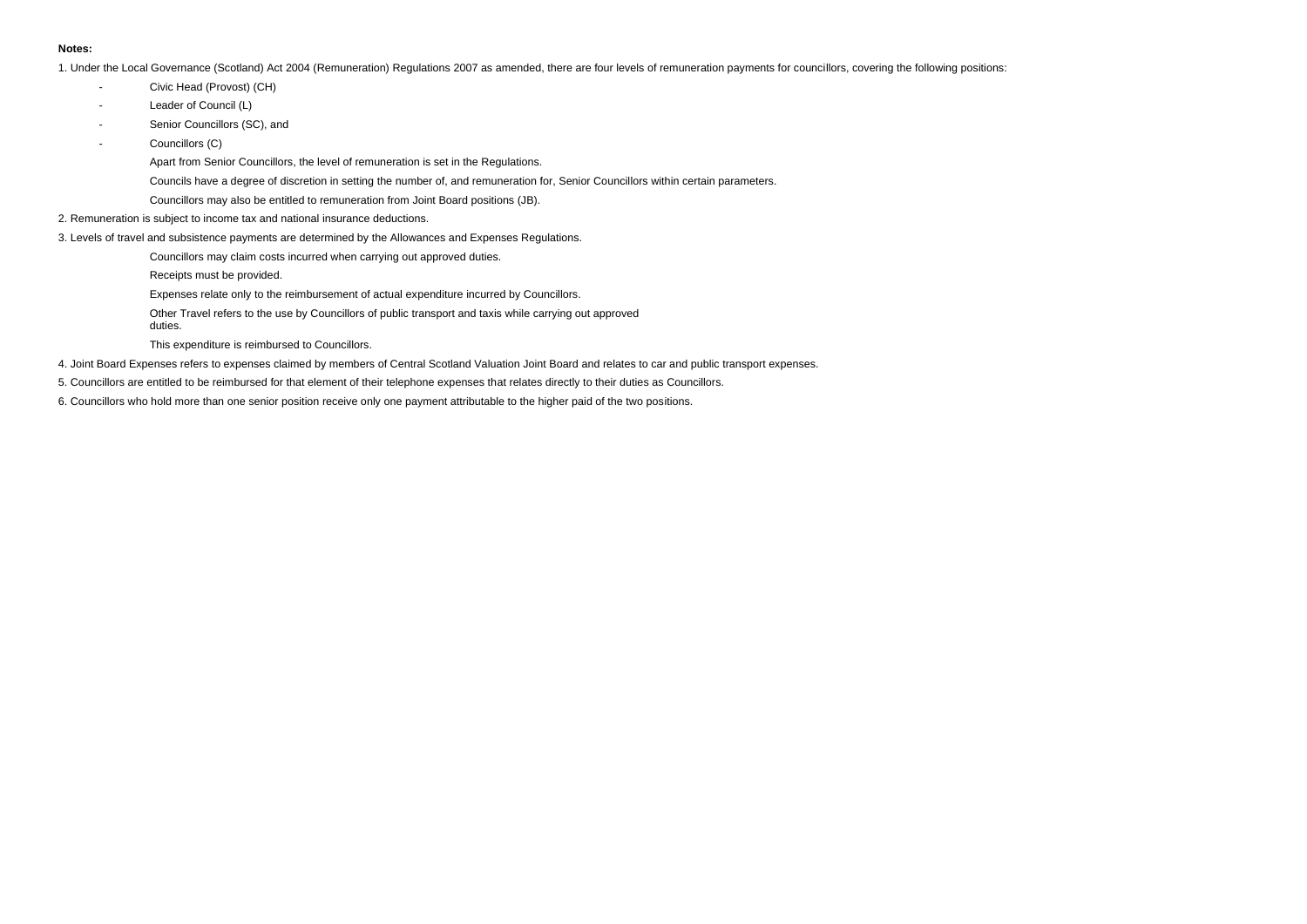**2020/21**

÷.

#### **EXPENSES MET BY COUNCIL 2020/21**

**NOTE 1:** The details shown in the table highlight costs in respect of training and conferences, telephone and ICT expenses, and other travel. The costs were met directly

by the Council.

**NOTE 2:** Falkirk Council has one Council vehicle for use by Elected Members. The Council vehicle is for the use of all Councillors in undertaking their approved duties, where considered appropriate. Guidance issued by the Scottish Local Authorities Remuneration Committee requires the costs associated with the use of the vehicles by Councillors on approved duties to be reported annually. The vehicle may also be used by officers and appropriate others but without the requirement to report associated costs. The costs of vehicle usage are met directly by the Council and are not reclaimed by Elected Members. The amount reported includes the estimated running cost of the vehicle together with a proportionate allocation of Civic Officer salary cost for the undertaking of civic and approved duties.

| Name<br>(A)                          |                            | <b>Position Held</b><br>(B)                                                  | Training<br>Conferences,<br>Accommodation<br>& Travel<br>Paid Direct by<br>Council<br>(C)<br>£ | Telephone &<br><b>ICT Expenses</b><br>Met By Council<br>(D)<br>£ | <b>Other Travel</b><br>Paid Direct by<br>Council<br>(E)<br>£ | <b>Total Expenses</b><br>Met by Council<br>$C+D+E =$<br>(F)<br>£ |
|--------------------------------------|----------------------------|------------------------------------------------------------------------------|------------------------------------------------------------------------------------------------|------------------------------------------------------------------|--------------------------------------------------------------|------------------------------------------------------------------|
| <b>AITCHISON</b>                     | <b>DAVID</b>               | Councillor                                                                   |                                                                                                |                                                                  |                                                              | £                                                                |
| <b>ALEXANDER</b>                     | <b>DAVID</b>               | Councillor - Portfolio Holder (Economic Development)                         |                                                                                                |                                                                  |                                                              | £                                                                |
| <b>BALFOUR</b>                       | <b>DAVID</b>               | Councillor - Convener (Central Scotland Valuation JB)                        |                                                                                                |                                                                  |                                                              | £                                                                |
| <b>BINNIE</b>                        | <b>LORNA</b>               | Councillor                                                                   |                                                                                                |                                                                  |                                                              | £                                                                |
| <b>BISSETT</b>                       | <b>ROBERT</b>              | Councillor - Leader of the Main Opposition Group                             |                                                                                                |                                                                  |                                                              | £                                                                |
| <b>BLACK</b>                         | <b>ALLYSON</b>             | Councillor                                                                   |                                                                                                |                                                                  |                                                              | £                                                                |
| <b>BLACKWOOD</b>                     | JIM                        | Councillor                                                                   |                                                                                                |                                                                  |                                                              | £                                                                |
| <b>BOUSE</b>                         | <b>GARY</b>                | Councillor - Portfolio Holder (Resources)                                    |                                                                                                |                                                                  |                                                              | £                                                                |
| <b>BUCHANAN</b>                      | <b>WILLIAM</b>             | Provost                                                                      |                                                                                                |                                                                  |                                                              | £                                                                |
| <b>COLEMAN</b>                       | <b>NIALL</b>               | Councillor                                                                   |                                                                                                |                                                                  |                                                              | £                                                                |
| <b>COLLIE</b>                        | <b>FIONA</b>               | Councillor - Portfolio Holder (Health and Social Care)                       |                                                                                                |                                                                  |                                                              | £                                                                |
| <b>COOMBES</b>                       | <b>JOAN</b>                | Councillor                                                                   |                                                                                                |                                                                  |                                                              | £                                                                |
| <b>FLYNN</b>                         | <b>JIM</b>                 | Councillor                                                                   |                                                                                                |                                                                  |                                                              | £                                                                |
| <b>GARNER</b>                        | <b>PAUL</b>                | Councillor - Portfolio Holder (Environment)                                  |                                                                                                |                                                                  |                                                              | £                                                                |
| <b>GOLDIE</b>                        | <b>DENNIS</b>              | Councillor                                                                   |                                                                                                |                                                                  |                                                              | £                                                                |
| <b>GRANT</b>                         | <b>DAVID</b>               | Councillor                                                                   |                                                                                                |                                                                  |                                                              | £                                                                |
| <b>HARRIS</b>                        | <b>NIGEL</b>               | Councillor                                                                   |                                                                                                |                                                                  |                                                              | £                                                                |
| <b>HUGHES</b>                        | <b>GORDON</b>              | Councillor - Portfolio Holder (Housing)                                      |                                                                                                |                                                                  |                                                              |                                                                  |
| <b>KERR</b>                          | <b>JAMES</b>               | Councillor - Leader of the Main Opposition Group                             |                                                                                                |                                                                  |                                                              | £                                                                |
|                                      |                            |                                                                              |                                                                                                |                                                                  |                                                              | £                                                                |
| <b>MCCUE</b>                         | <b>ADANNA</b>              | Councillor - Portfolio Holder (Education)                                    |                                                                                                |                                                                  |                                                              | £                                                                |
| <b>MCLUCKIE</b><br><b>MEIKLEJOHN</b> | <b>JOHN</b>                | Councillor                                                                   |                                                                                                |                                                                  |                                                              | £                                                                |
|                                      | <b>CECIL</b>               | Leader of the Council                                                        |                                                                                                |                                                                  |                                                              | £                                                                |
| <b>MUNRO</b><br><b>MURTAGH</b>       | <b>LYNN</b>                | Councillor<br>Councillor - Portfolio Holder (Public Protection)              |                                                                                                |                                                                  |                                                              | £                                                                |
|                                      | LAURA                      |                                                                              |                                                                                                |                                                                  |                                                              | £                                                                |
| <b>NICOL</b>                         | <b>MALCOLM</b>             | Councillor                                                                   |                                                                                                |                                                                  |                                                              | £                                                                |
| <b>NIMMO</b><br><b>PATRICK</b>       | <b>ALAN</b><br><b>JOHN</b> | Councillor<br>Councillor                                                     |                                                                                                |                                                                  |                                                              | £                                                                |
| <b>REID</b>                          | <b>PAT</b>                 | Councillor                                                                   |                                                                                                |                                                                  |                                                              | £<br>£                                                           |
|                                      | <b>ANN</b>                 |                                                                              |                                                                                                |                                                                  |                                                              |                                                                  |
| <b>RITCHIE</b>                       |                            | Depute Provost<br>Councillor - Portfolio Holder (Culture, Leisure and        |                                                                                                |                                                                  |                                                              | £                                                                |
| <b>SPEARS</b>                        | <b>ROBERT</b>              | Tourism)                                                                     |                                                                                                |                                                                  |                                                              | £                                                                |
| <b>SUBTOTAL</b>                      |                            |                                                                              | £<br>$\overline{\phantom{a}}$                                                                  | £<br>$\blacksquare$                                              | £                                                            | £                                                                |
|                                      |                            | Costs for provision of Council vehicle (and hired vehicles) borne by Council |                                                                                                |                                                                  |                                                              | £<br>338.63                                                      |
| <b>TOTAL</b>                         |                            |                                                                              | £                                                                                              | £<br>$\sim$                                                      | £                                                            | £<br>338.63                                                      |